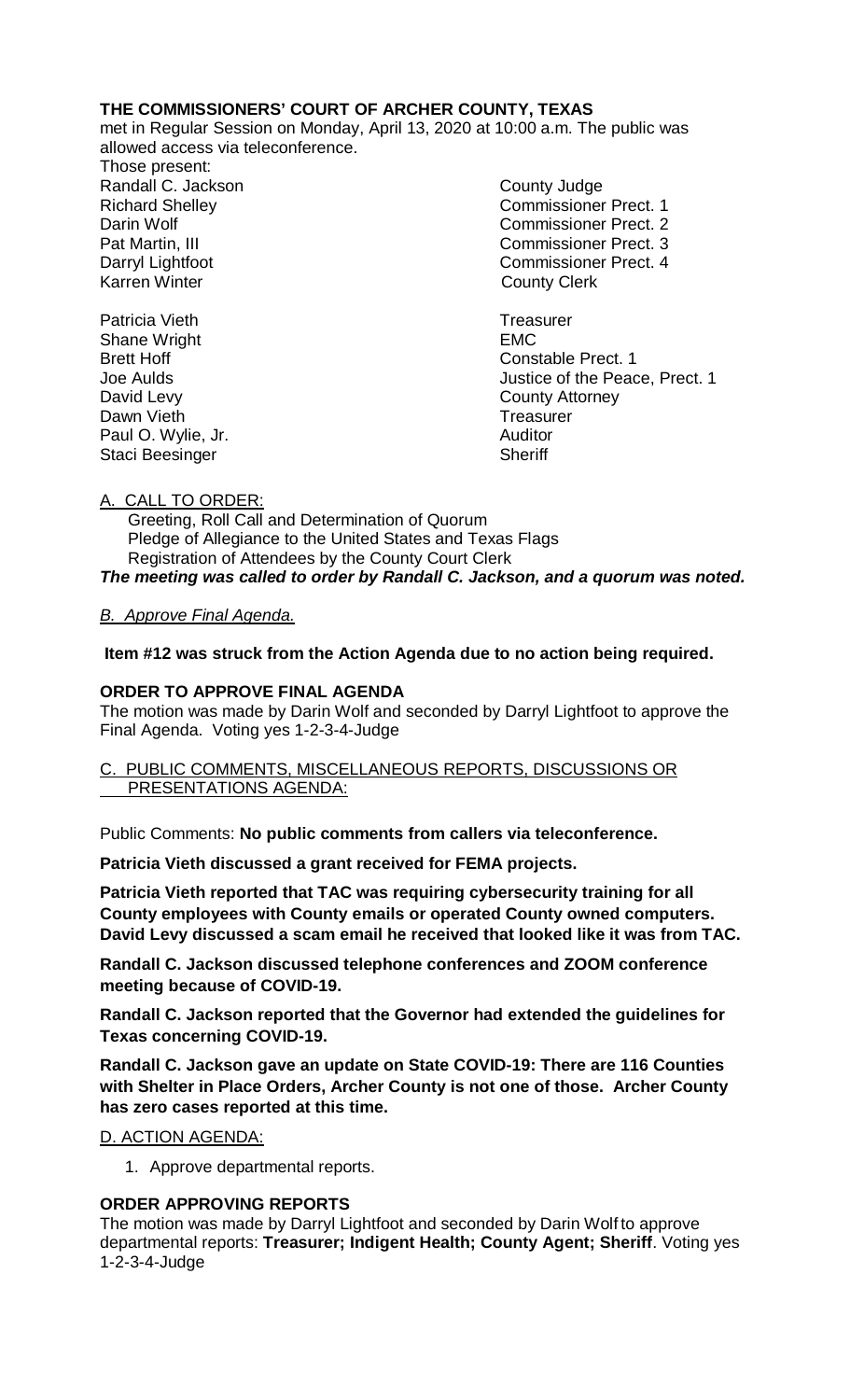2. Approve vouchers for payment.

## **ORDER APPROVING VOUCHERS**

The motion was made by Richard Shelley and seconded by Pat Martin, III to approve vouchers for payment. Voting yes 1-2-3-4-Judge

- 3. Approve line item transfers. **No action taken.**
- 4. Approve Education Certificates.

#### **ORDER APPROVING CERTIFICATES**

The motion was made by Randall C. Jackson and seconded by Darryl Lightfoot to approve education certificates: **David Levy.** Voting yes 1-2-3-4-Judge

5. Approve Publisher's Certificates.

#### **ORDER APPROVING CERTIFICATES**

The motion was made by Pat Martin, III and seconded by Darin Wolf to approve publisher's certificates. Voting yes 1-2-3-4-Judge

6. Approve Minutes from previous month –March, 2020*.*

#### **ORDER TO APPROVE MINUTES**

The motion was made by Pat Martin, III and seconded by Darryl Lightfoot to approve minutes from March, 2020. Voting yes 1-2-3-4-Judge

7. Special Budget Amendment to certify revenues.

#### **ORDER TO APPROVE BUDGET AMENDMENT**

The motion was made by Richard Shelley and seconded by Darin Wolf to approve special budget amendment. Voting yes 1-2-3-4-Judge

| <b>Department - Account</b> | <b>Account Name</b>              | <b>Increase</b> | <b>Decrease</b> |
|-----------------------------|----------------------------------|-----------------|-----------------|
| 021.0310.1275               | <b>Grant Exp. Reimbursements</b> | 30,192.65       |                 |
| 021.0310.1275               | <b>Grant Exp. Reimbursements</b> | 15,646.73       |                 |
| 021.0400.0336               | <b>Road Base Materials</b>       | 45,839.41       |                 |
|                             |                                  | 91,678.79       |                 |

**8.** Consider and/or approve Audit Report for fiscal year ending September 30, 2019 as presented by Edgin, Parkman, Fleming & Fleming, PC. **Randall C. Jackson discussed audit that was sent in from Edgin, Parkman, Fleming & Fleming. Paul O. Wylie, Jr. reported that the issues that were found have all been corrected.**

## **ORDER TO APPROVE AUDIT REPORT**

The motion was made by Pat Martin, III and seconded by Richard Shelley to approve fiscal year ending September 30, 2019 as presented by Edgin, Parkman, Fleming & Fleming, PC. Voting yes 1-2-3-4-Judge

**9.** Accept the Interlocal Agreement between Lubbock County, Texas and Archer County, Texas in reference to *The Regional Public Defender for Capital Cases.* **Randall C. Jackson discussed the interlocal agreement between Lubbock County and Archer County.**

## **ORDER ACCEPTING INTERLOCAL AGREEMENT**

The motion was made by Randall C. Jackson and seconded by Richard Shelley to approve interlocal agreement between Lubbock County, Texas and Archer County, Texas, in reference to the Regional Public Defender for Capital Cases. Voting yes 1-2- 3-4-Judge

**10.**Accept 2019 Annual Report from the Holliday Public Library. **Randall C. Jackson discussed the 2019 annual report from the Holliday Public Library.**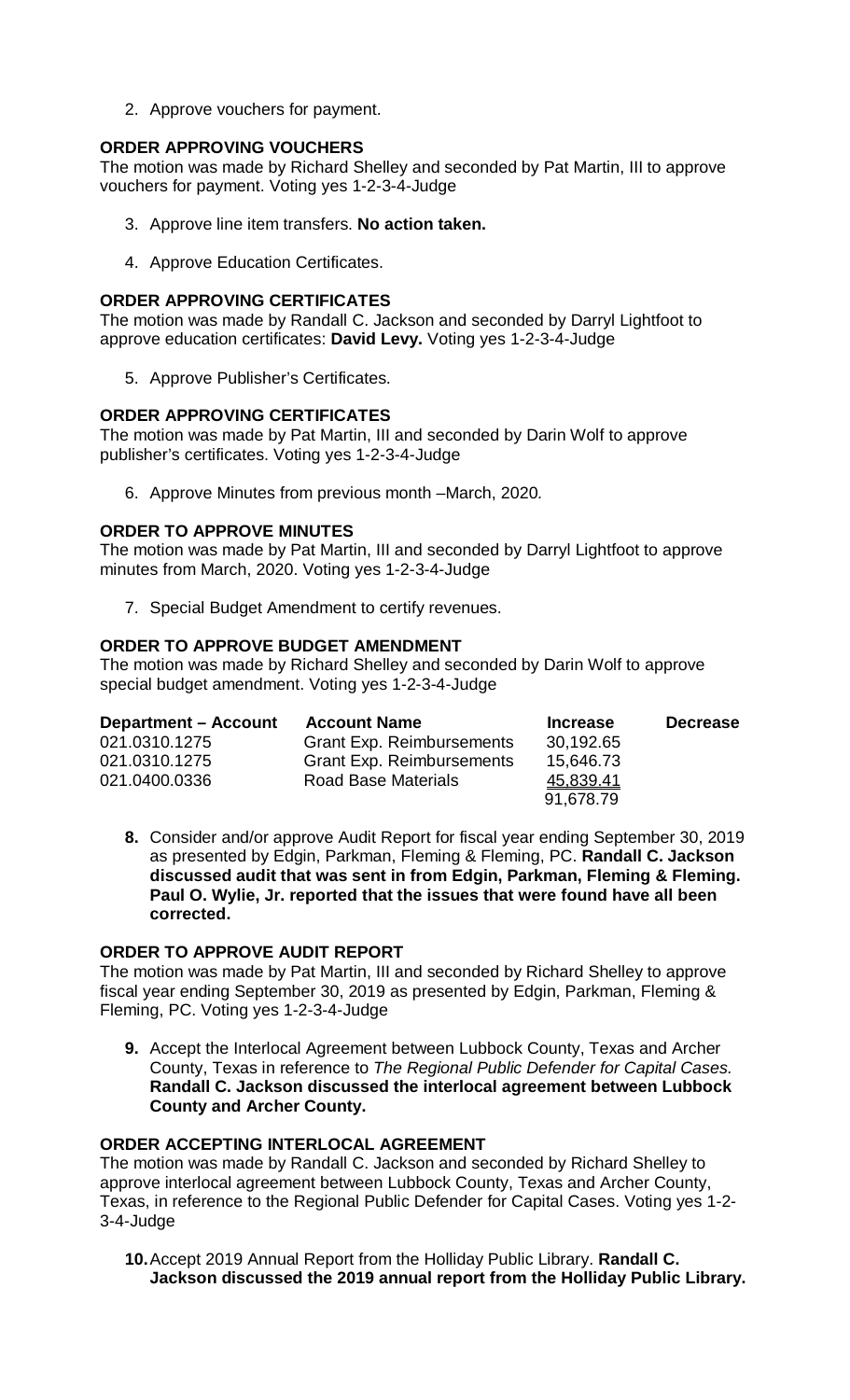## **ORDER ACCEPTING REPORT**

The motion was made by Darryl Lightfoot and seconded by Richard Shelley to accept the 2019 annual report from the Holliday Public Library. Voting yes 1-2-3-4-Judge

11.Consider and/or approve Software & Hardware Contract presented by Pritchard & Abbott, Inc. Dawn Vieth discussed the software & hardware contract.

## **ORDER APPROVING CONTRACT**

The motion was made by Darin Wolf and seconded by Pat Martin, III to approve software & hardware contract presented by Pritchard & Abbott, Inc. Voting yes 1-2-3-4- Judge

- 12.Consider and/or take action on advertising 1984 Mack truck on Gov.Deals. Precinct 2. **Removed.**
- **13.**Discuss and/or take action on hiring a Part-time or Full-time employee for Precinct 2. **Darin Wolf discussed needing to hire a part-time or full-time employee for Precinct 2.**

## **ORDER TO ADVERTISE TO HIRE EMPLOYEE**

The motion was made by Darin Wolf and seconded by Richard Shelley to advertise to hire a part-time/full-time employee for Monday, April 27, 2020 at 10:00 a.m. for Precinct 2. Voting yes 1-2-3-4-Judge

**14.**Discuss and/or take action on County Road Grants. **Randall C. Jackson discussed grants for County roads. Allison Bass & Associates has offered to do the grant process on behalf of Archer County at a cost of 5% of grants received. Darryl Lightfoot discussed grant guidelines.**

#### **ORDER TO TABLE APPLYING FOR GRANTS**

The motion was made by Richard Shelley and seconded by Darin Wolf to table applying for County Road grants. Voting yes 1-2-3-4-Judge

15.Discuss and/or take action on *Standard Operating Procedures* for the Courthouse, Annex, and County Properties. **Randall C. Jackson discussed current procedures the Courthouse, Annex and all County Properties were using at the present time. Jackson requests there not be a change to the current procedures at this time.**

#### **ORDER APPROVING PROCEDURE**

The motion was made by Randall C. Jackson and seconded by Richard Shelley to approve Standard Operating Procedures for the Courthouse, Annex and County Properties as approved on March 23, 2020. Voting yes 1-2-3-4-judge

- **16.**Discuss and/or take action on a countywide *Shelter in Place Order.* **Darryl Lightfoot discussed following the state guidelines. Randall C. Jackson discussed the pros and cons of a shelter in place policy. Staci Beesinger reported there had not been any more incidents than usual because of the pandemic, she doesn't think at this time a shelter in place would be necessary. No action taken.**
- **17.**Discuss and/or take action on Covid-19 policy for Archer County Employees. **Randall C. Jackson discussed Covid-19 policy. Jackson asked the Court to convene into executive session.**

18.Adjourn into Executive Session.

#### **ORDER TO ADJOURN INTO EXECUTIVE SESSION**

The motion was made by Darryl Lightfoot and seconded by Darin Wolf to adjourn into executive session. Voting yes 1-2-3-4-Judge